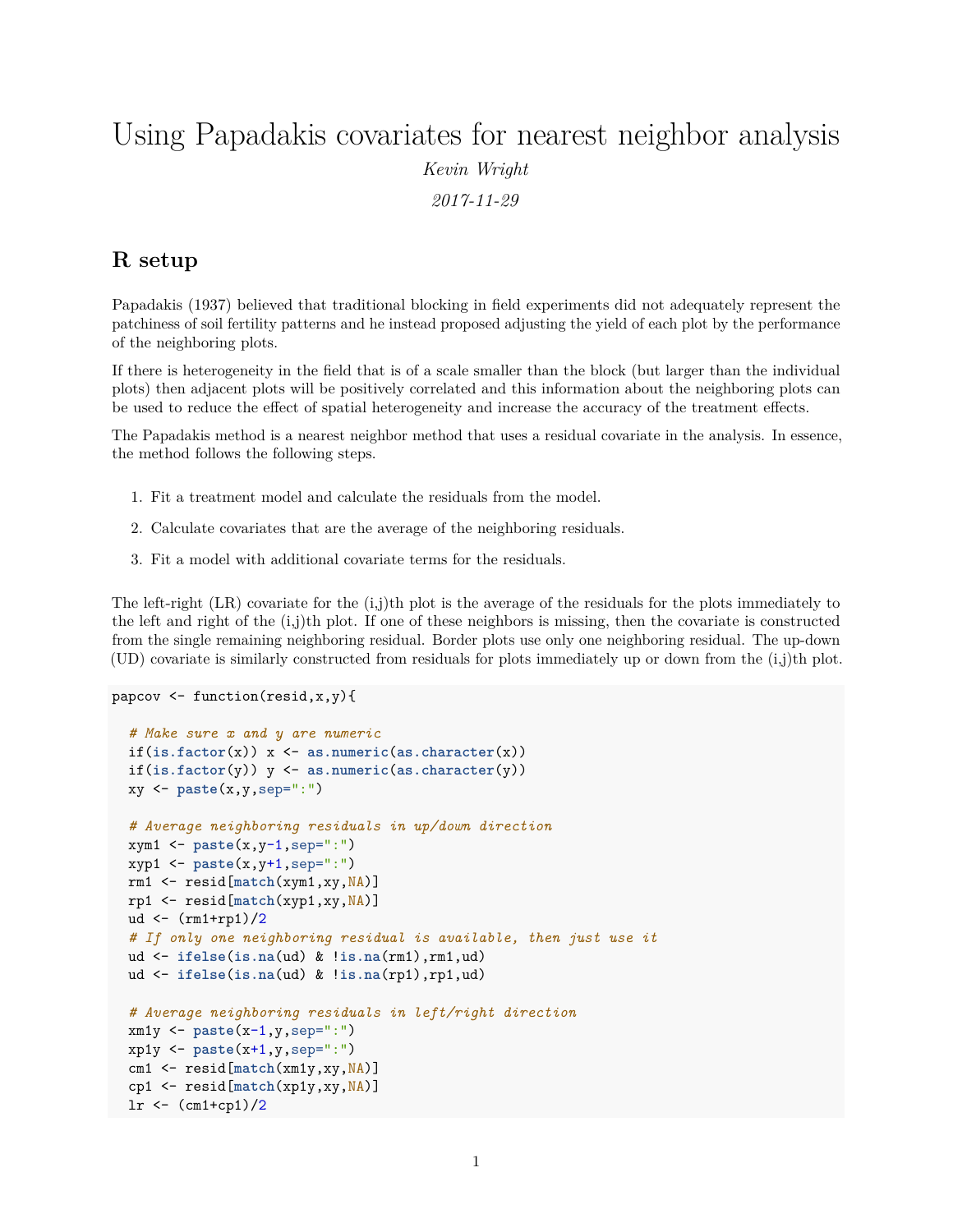```
# If only one neighboring residual is available, then just use it
  lr <- ifelse(is.na(lr) & !is.na(cm1),cm1,lr)
  lr <- ifelse(is.na(lr) & !is.na(cp1),cp1,lr)
  return(list(LR=lr, UD=ud))
}
```
### **Reproduce Hinz 1987 case 2**

Hinz (1987) used the Papadakis technique to analzye a field experiment of tobacco.

```
library("agridat")
data(federer.tobacco)
dat <- federer.tobacco
dat <- transform(dat, height=height-600) # For simplicity
# Model 1 - RCB
m1 <- aov(height ~ factor(block) + factor(dose), dat)
anova(m1)
## Analysis of Variance Table
##
## Response: height
## Df Sum Sq Mean Sq F value Pr(>F)
## factor(block) 7 388315 55474 1.8352 0.1056
## factor(dose) 6 273875
## Residuals 42 1269586 30228
# Model 2 - Row/Col as class variables
m2 <- aov(height ~ factor(block) + factor(dose) + factor(row), dat)
anova(m2)
## Analysis of Variance Table
##
## Response: height
## Df Sum Sq Mean Sq F value Pr(>F)
## factor(block) 7 388315 55474 7.5455 1.355e-05 ***
## factor(dose) 6 273875 45646 6.2088 0.0001521 ***
## factor(row) 6 1004920 167487 22.7816 6.767e-11 ***
## Residuals 36 264666 7352
## ---
## Signif. codes: 0 '***' 0.001 '**' 0.01 '*' 0.05 '.' 0.1 ' ' 1
# Model 3 - Two-step Papadakis
m3 <- aov(height ~ factor(dose), dat)
dat <- cbind(dat, papcov(m3$resid, dat$block, dat$row))
m4 <- aov(height ~ factor(dose) + LR + UD, data=dat)
anova(m4)
```
## Analysis of Variance Table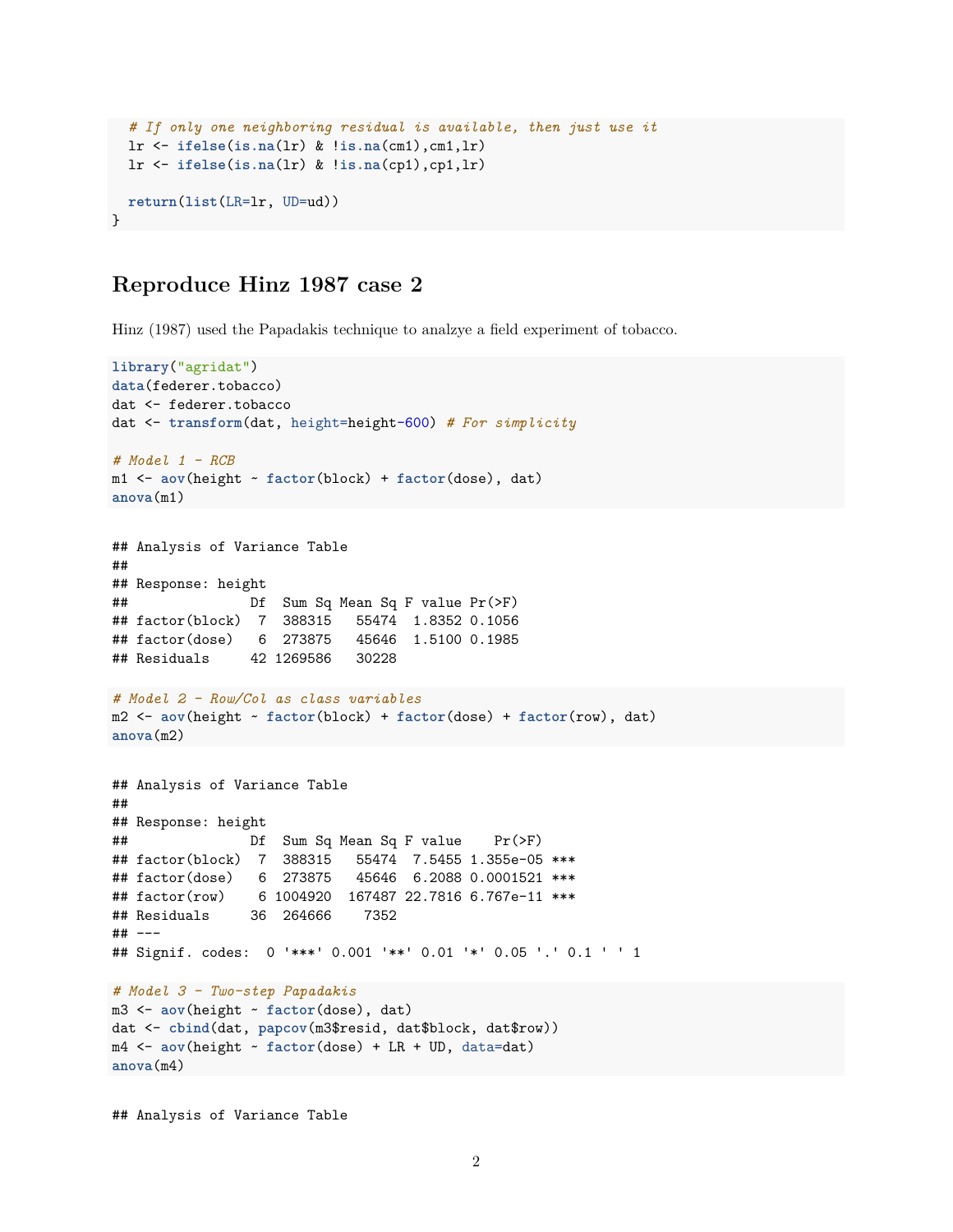```
##
## Response: height
## Df Sum Sq Mean Sq F value Pr(>F)
## factor(dose) 6 273875 45646 3.6857 0.004407 **
## LR 1 1061352 1061352 85.6998 3.636e-12 ***
## UD 1 14477 14477 1.1689 0.285136
## Residuals 47 582073 12385
## ---
## Signif. codes: 0 '***' 0.001 '**' 0.01 '*' 0.05 '.' 0.1 ' ' 1
# Resid MS uses 1 df less to account for covariates. Matches Hinz.
582073 / 46
```
## [1] 12653.76

#### **Iterated example as given in Stroup et al, Table 2**

Stroup, Baenziger, and Mulitze (1994) used the Papadakis tecnique in an iterative manner.

```
library("agridat")
data(stroup.nin)
dat2 <- stroup.nin
dat2 <- subset(dat2,!is.na(yield))
n.gen <- nlevels(dat2$gen)
# RCB model, ranks match Stroup Table 2, RCB Alliance
m5 <- lm(yield ~ gen -1 + rep, data=dat2)
pred.rcb <- coef(m5)[1:n.gen] # RCB adj means
rev(57-sort(rank(pred.rcb)))
```

| ## |                | genNE86503 genNE87619 |    |    | genNE86501 genRedland genCenturk78 genNE83498                       |      |
|----|----------------|-----------------------|----|----|---------------------------------------------------------------------|------|
| ## |                | 2                     | 3  |    | 5                                                                   | 6    |
| ## | genSiouxland   | genNE86606            |    |    | genArapahoe genNE87613 genNE86607 genLancer                         |      |
| ## | $\overline{7}$ | 8                     | 9  | 10 | 11                                                                  | 12   |
| ## |                |                       |    |    | genTAM107 genCheyenne genNE87446 genHomestead genScout66 genNE83404 |      |
| ## | 13             | 14                    | 15 | 16 | 17                                                                  | 18   |
| ## |                |                       |    |    | genColt genNE86509 genNE87513 genLancota genNE85556 genNE87408      |      |
| ## | 19             | 20                    | 21 | 22 | 23                                                                  | 24   |
| ## |                |                       |    |    | genBrule genNE87463 genNE87615 genBuckskin genNE87403 genNE87522    |      |
| ## | 25             | 26                    | 27 | 28 | 29                                                                  | - 30 |
| ## | genNE87451     | genNE86582            |    |    | genGage genNorkan genNE86482 genNE83406                             |      |
| ## | 31             | 32                    | 33 | 34 | 35                                                                  | - 36 |
| ## | genKS831374    |                       |    |    | genNE87457 genNE86507 genVona genNE87512 genNE87627                 |      |
| ## | 37             | 38                    | 39 | 40 | 41                                                                  | 42   |
| ## | genNE83407     |                       |    |    | genNE86527 genNE87612 genNE85623 genCentura genNE83T12              |      |
| ## | 43             | 44                    | 45 | 46 | 47                                                                  | 48   |
| ## | genNE86T666    |                       |    |    |                                                                     |      |
| ## | 49             | 50                    | 51 | 52 | 53                                                                  | 54   |
| ## | genNE87499     | genNE83432            |    |    |                                                                     |      |
| ## | 55             | 56                    |    |    |                                                                     |      |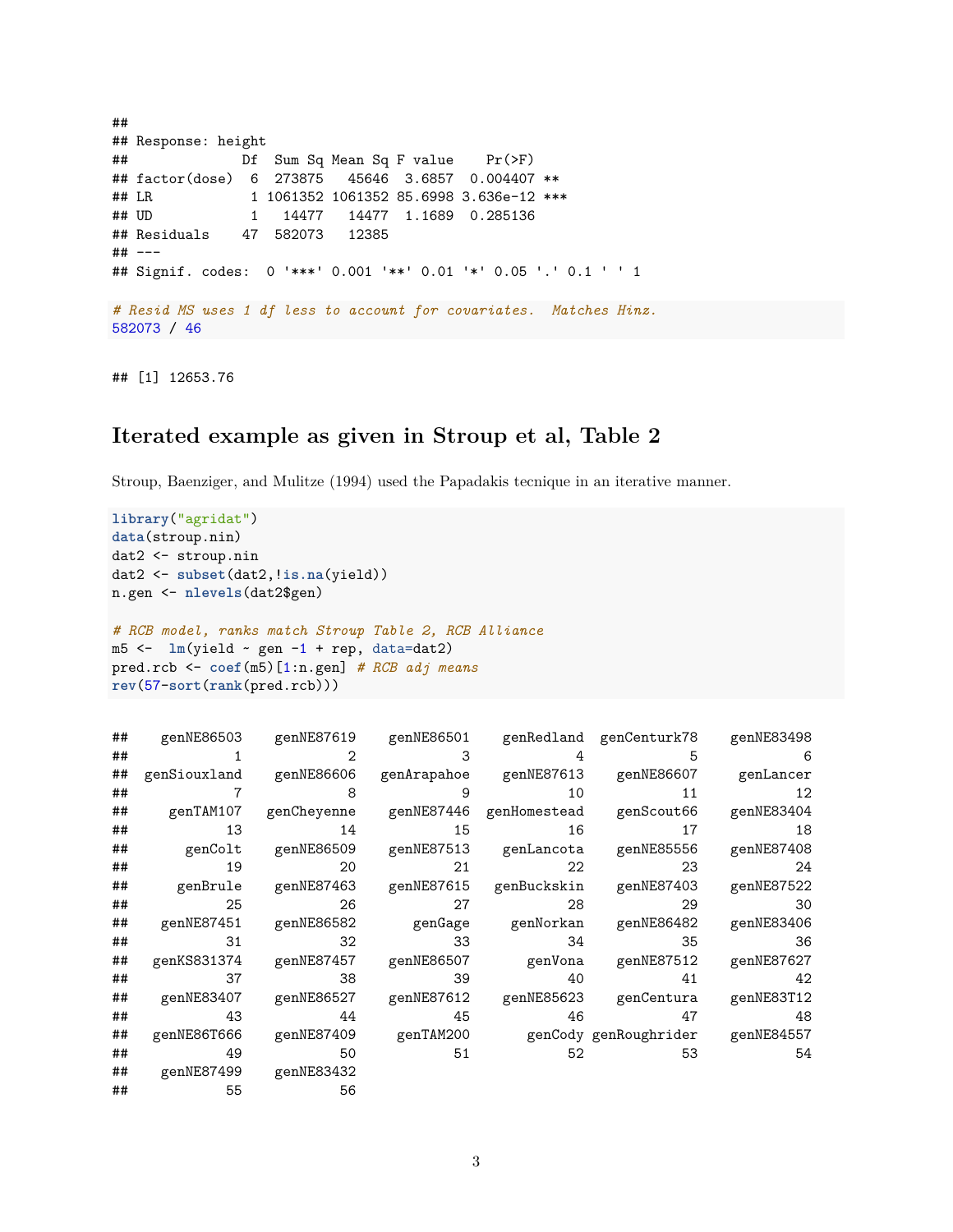```
# Initial genotype model (no blocks)
m6 <- lm(yield ~ gen -1, data=dat2)
# Calculate Papadakis covariates
pp <- papcov(resid(m6), dat2$col, dat2$row)
dat2$LR <- pp$LR
dat2$UD <- pp$UD
# Single iteration of Papadakis model
m7 \leq -\ln(\text{yield} \sim \text{gen} - 1 + LR + UD, \text{ data}=data2)# Papadakis adjusted means
adjmn <- coef(m7)[1:n.gen]
# Residual = observed - adjusted mean
resid <- dat2$yield - adjmn[match(paste0("gen",dat2$gen),names(adjmn))]
# Now iterate Papadakis method to convergence
iter <-0notConv <- TRUE
while(notConv){
 iter <- iter + 1
  # Covariates based on residuals
  pp <- papcov(resid, dat2$col, dat2$row)
 dat2$LR <- pp$LR
  dat2$UD <- pp$UD
 m8 <- lm(yield \sim gen - 1 + LR + UD, data=dat2)# Check convergence of adjusted means
 prevmn <- adjmn
  adjmn <- coef(m8)[1:n.gen]
 tol <- sum((adjmn - prevmn)^2)
 cat("Iteration: ",iter," tol: ",tol,"\n")
 notConv <- tol > .001
 resid <- dat2$yield - adjmn[match(paste0("gen",dat2$gen),names(adjmn))]
}
## Iteration: 1 tol: 51.60518
## Iteration: 2 tol: 7.823055
## Iteration: 3 tol: 1.445812
## Iteration: 4 tol: 0.3619413
## Iteration: 5 tol: 0.09555693
## Iteration: 6 tol: 0.02840853
## Iteration: 7 tol: 0.008783593
## Iteration: 8 tol: 0.003297561
## Iteration: 9 tol: 0.001650757
## Iteration: 10 tol: 0.001157637
## Iteration: 11 tol: 0.001000046
## Iteration: 12 tol: 0.0009401906
pred.pap <- adjmn
# Ranks almost match Stroup et al, Table 2, Alliance, RCB+NNA-PAP
all <- data.frame(rcb=57-rank(pred.rcb), nna=57-rank(pred.pap))
all[order(all$rcb),]
```
## rcb nna ## genNE86503 1 14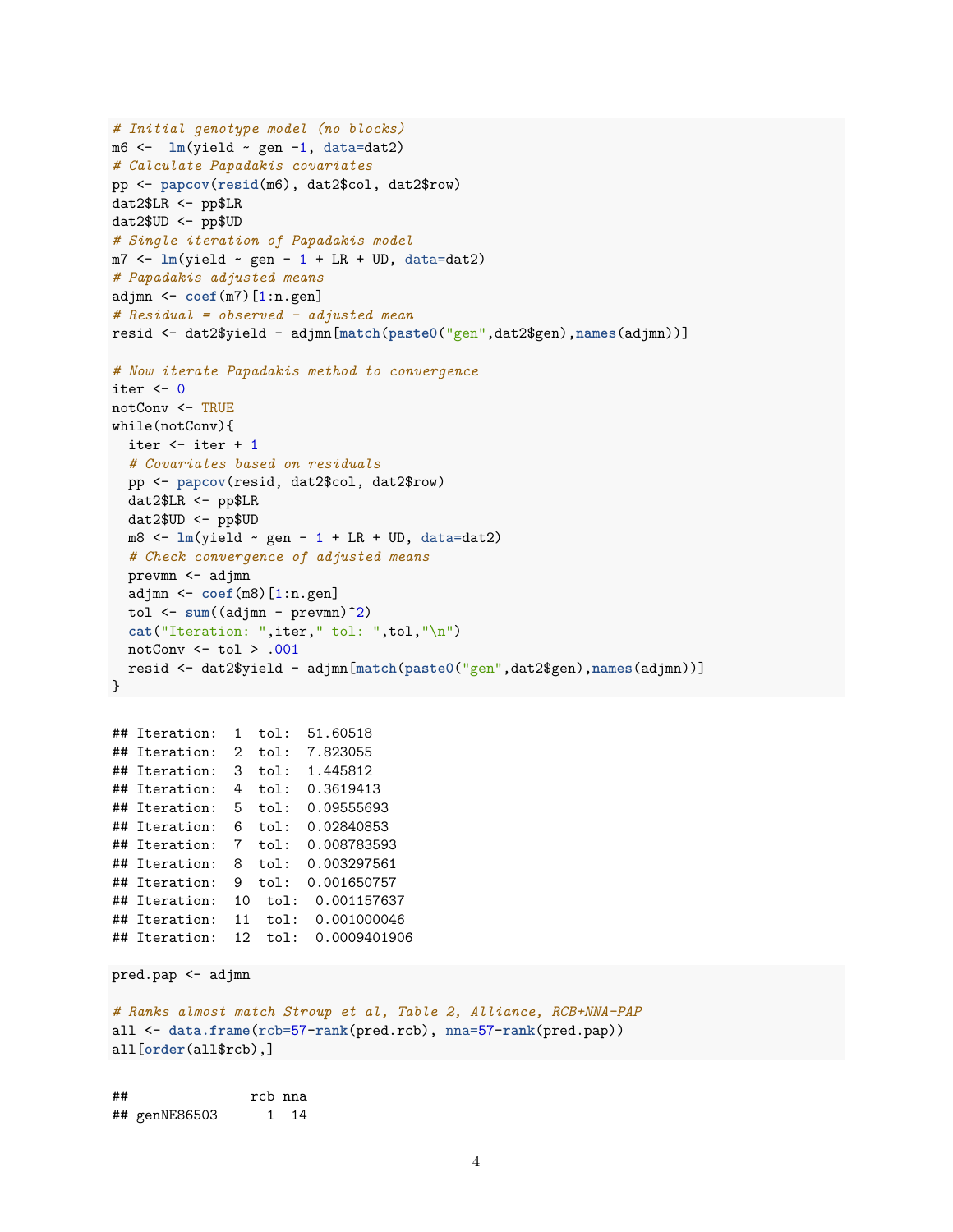| ## | genNE87619    | $\overline{c}$ | 4              |
|----|---------------|----------------|----------------|
| ## | genNE86501    | 3              | 24             |
| ## | genRedland    | 4              | 6              |
| ## | genCenturk78  | 5              | 15             |
| ## | genNE83498    | 6              | $\overline{2}$ |
| ## | genSiouxland  | 7              | 28             |
| ## | genNE86606    | 8              | 11             |
| ## | genArapahoe   | 9              | 18             |
| ## | genNE87613    | 10             | 9              |
| ## | genNE86607    | 11             | 16             |
| ## | genLancer     | 12             | 35             |
| ## | genTAM107     | 13             | 37             |
| ## | genCheyenne   | 14             | 21             |
| ## | genNE87446    | 15             | 46             |
| ## | genHomestead  | 16             | 44             |
| ## | genScout66    | 17             | 13             |
| ## | genNE83404    | 18             | 23             |
| ## | genColt       | 19             | 17             |
| ## | genNE86509    | 20             | 42             |
| ## | genNE87513    | 21             | 45             |
| ## | genLancota    | 22             | 49             |
| ## | genNE85556    | 23             | 3              |
| ## | genNE87408    | 24             | 36             |
| ## | genBrule      | 25             | 7              |
| ## | genNE87463    | 26             | 39             |
| ## | genNE87615    | 27             | 32             |
| ## | genBuckskin   | 28             | 1              |
| ## | genNE87403    | 29             | 53             |
| ## | genNE87522    | 30             | 52             |
| ## | genNE87451    | 31             | 33             |
| ## | genNE86582    | 32             | 48             |
| ## | genGage       | 33             | 29             |
| ## | genNorkan     | 34             | 51             |
| ## | genNE86482    | 35             | 25             |
| ## | genNE83406    | 36             | 19             |
| ## | genKS831374   | 37             | 5              |
| ## | genNE87457    | 38             | 34             |
| ## | genNE86507    | 39             | 10             |
| ## | genVona       | 40             | 30             |
| ## | genNE87512    | 41             | 47             |
| ## | genNE87627    | 42             | 55             |
| ## | genNE83407    | 43             | 27             |
| ## | genNE86527    | 44             | 8              |
| ## | genNE87612    | 45             | 20             |
| ## | genNE85623    | 46             | 31             |
| ## | genCentura    | 47             | 26             |
| ## | genNE83T12    | 48             | 40             |
| ## | genNE86T666   | 49             | 56             |
| ## | genNE87409    | 50             | 12             |
| ## | genTAM200     | 51             | 54             |
| ## | genCody       | 52             | 43             |
| ## | genRoughrider | 53             | 22             |
| ## | genNE84557    | 54             | 38             |
| ## | genNE87499    | 55             | 41             |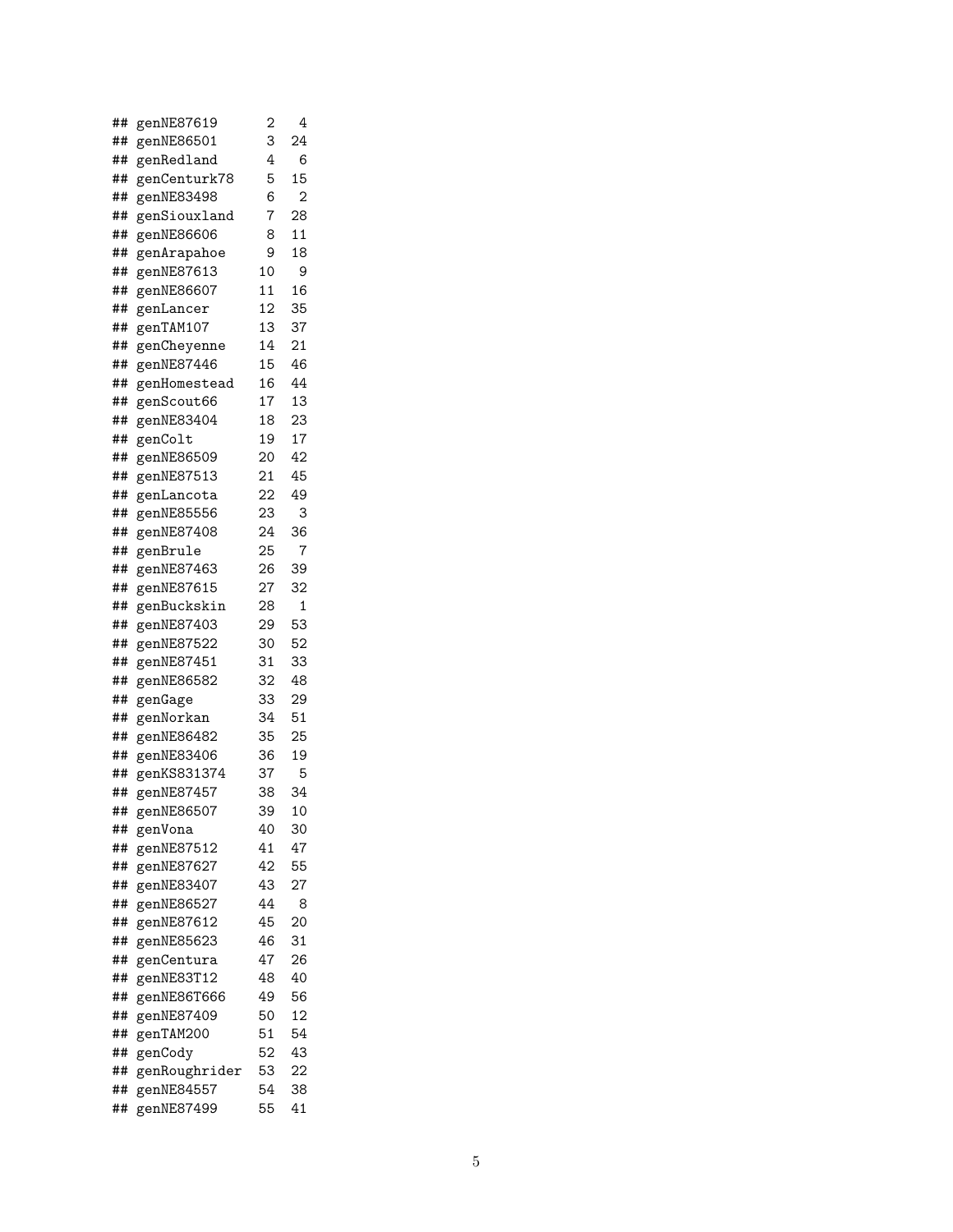```
## genNE83432 56 50
# Visually compare the coefficients from the two methods
lims=range(c(pred.rcb,pred.pap))
plot(pred.rcb, pred.pap, xlim=lims, ylim=lims,
     xlab="RCB",ylab="Papadakis",type='n')
text(pred.rcb,pred.pap, substring(names(pred.rcb),4),cex=0.5)
title("Iterated Papadakis vs. RCB")
abline(0,1)
```


### **Iterated Papadakis vs. RCB**

The va-

riety 'Buckskin' has a large adjustment when using the Papadakis method. This makes sense, because Buckskin ended up in the high-yielding part of each of the four reps.

## **References**

Hinz, Paul N. 1987. "Nearest-Neighbor Analysis in Practice." *Iowa State Journal of Research* 62: 199–217.